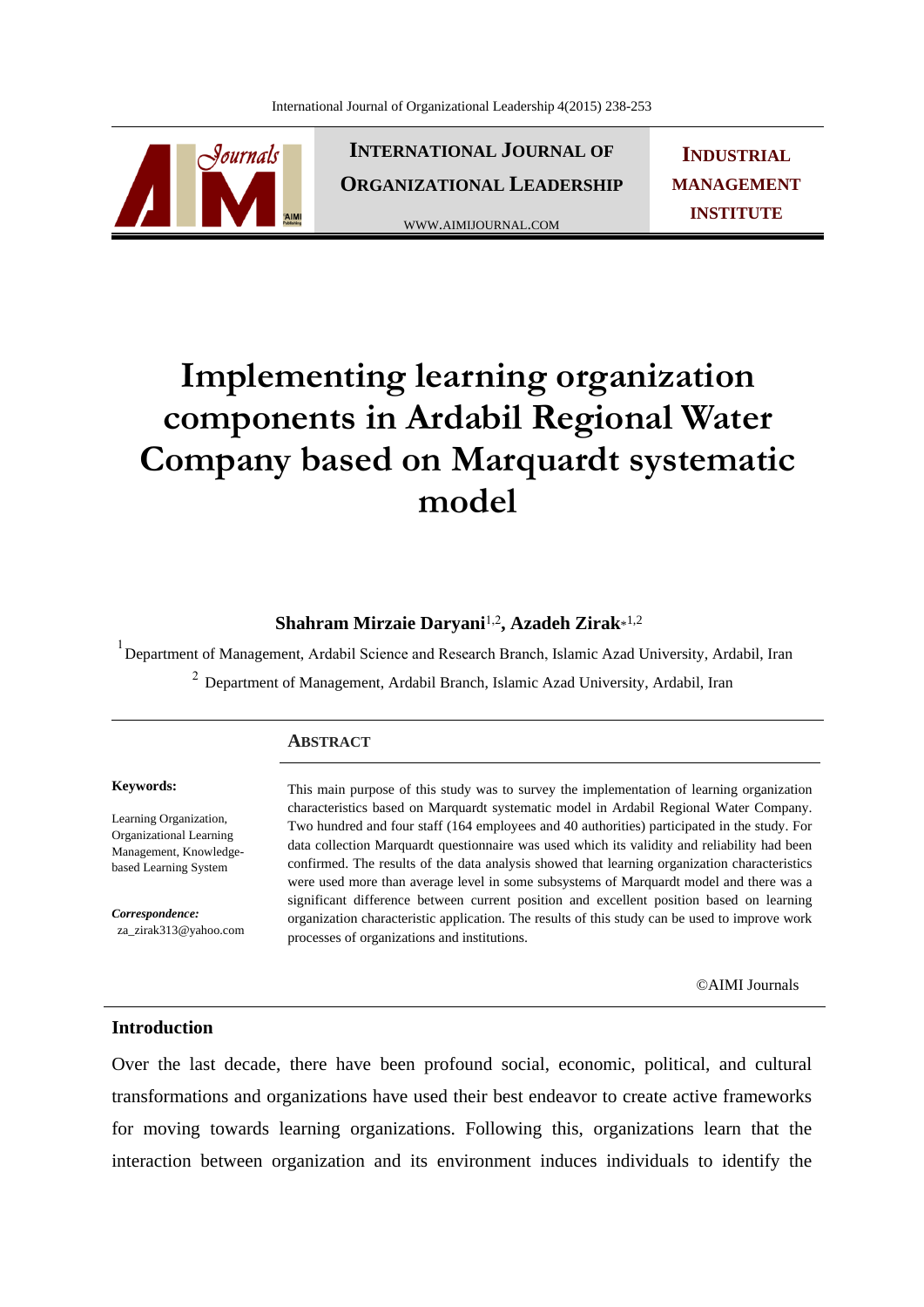problematic situations which need knowledge for solving problems. In fact, they consider learning as a tool to enhance the performance and adapt to environmental changes. This means that the organizations' rates of learning must be greater than the rate of environmental changes in order to survive them and this issue further magnifies the importance of organizational learning (Fathi & Strichman, 2010).

 The most common problem that organizations face these days is gradually shifting from individual learning to organizational learning. For such shifting, individual knowledge should be defined and operationalized within organizational operating system to boost its functions (Revilla & Sanchez, 2003). This knowledge should be related and visualized the daily organizational performances. This job-related knowledge comes from other workers or learning on their own job rather than employment-related courses. Employees learn informally this knowledge from their colleagues when they work cooperatively and speak about their most influential to least influential work experiences. The outputs of pioneer learning organization are rich products or services which are distributed in today's competitive market. Hence, the main aim of this study is to describe the concept of learning organization to determine its main characteristics which influence the organizational performance. The lack of attention given to the possible influence of this matter in the previous studies has highlighted a significant issue that requires further investigation.

# **Organizational Learning**

Historically, the concept of organizational learning *has* received increasing attention from scholars in the management and organizational theory literature. Organizational learning has been developed before the learning organization. The research about organizational learning has paved the way for the formation of learning organization theory. According to Gephart and Marsick (1996), a learning organization has a great capacity to learn, adapt, and change into its culture. It is a concept used to describe certain kinds of activities that take place in an organization (Rahnavard, 2000).

 Organizational learning is a term introduced in the 1978s by Chris Argyris and Donald Schön. Chris Argyris (1993) was interested in producing knowledge that is actionable (producing applicable knowledge)*.* In his point of view, it was the time to avoid spiritual instructions and inductions and move towards the executive jobs and the practical advice. Organizational learning is considered as key aspect in promoting innovation and creativity. It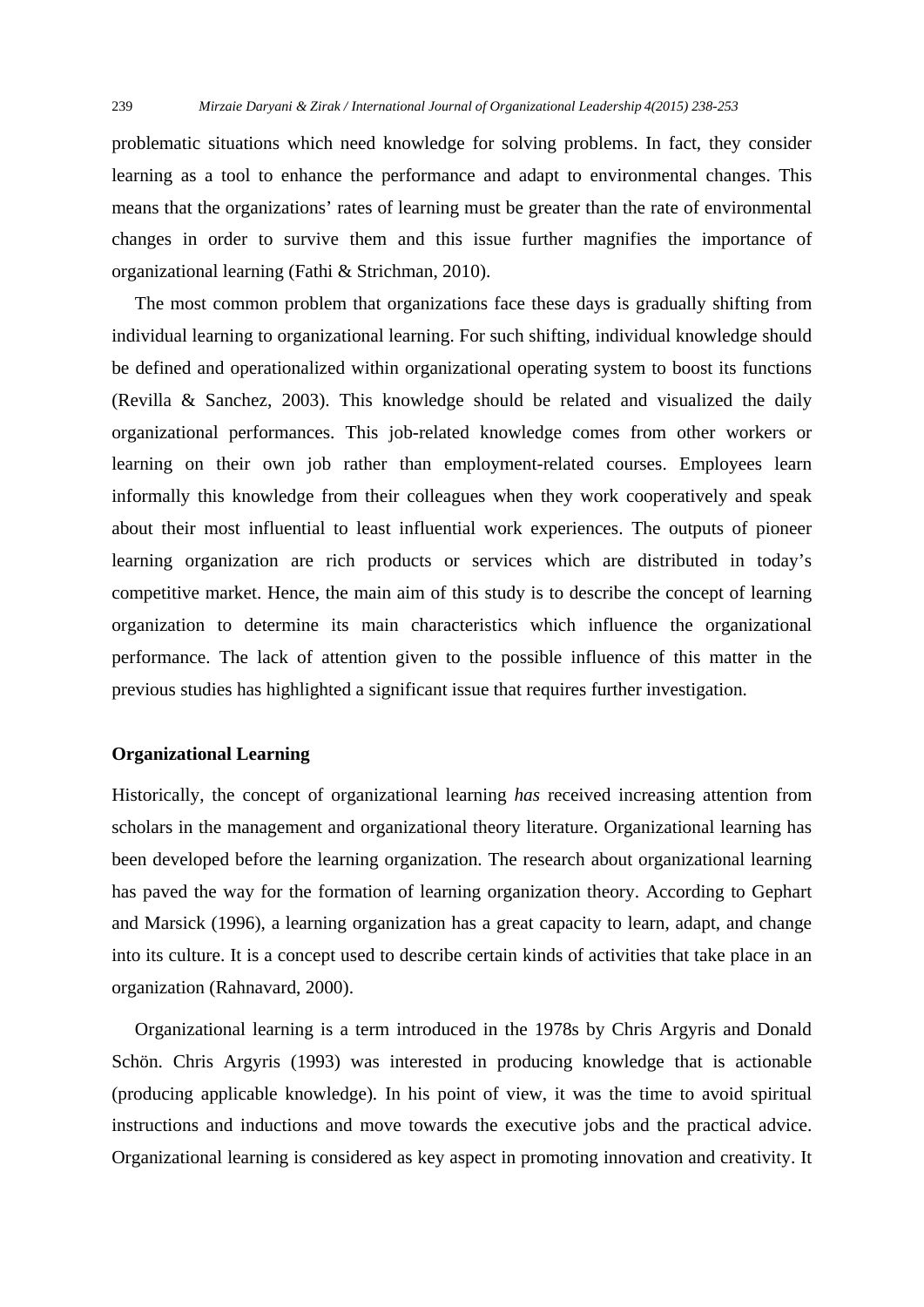is a process of detecting and correcting errors, mistakes, and their modifications. It is based upon past experiences and awarenesses of past events and has occurred through shared insight, knowledge, and mental models. Therefore, organizational learning is a process of acquiring knowledge and improving the re-utilization of knowledge over the time (Fulmer & Keys, 1998). The terms such as organizational learning and learning organization are not synonymous. Organizational learning means learning individuals in group or intergroup relations and learning organization means learning system as a whole. Ang and Joseph (1996) contrasted organizational learning and learning organization in terms of process versus structure. Learning organization builds learning in an organization; on the contrary, organizational learning is a significant organizational behavior that actually occurs in organizations. Learning organization is considered as an existence while organizational learning is seen as a process or an action-reaction set. Learning provides foundation for professional development and enduring human resource development which organizations can use to provide more creativity, upper-level customer service, and more profit. Learning is the key factor in the competitive environment and uncertainty of market. Learning should be related to the essential skills of business and expected results of managers, customers, partners, and beneficiaries. These people will evaluate the efficiency of training courses not just through passing the courses or course attendance but also through improving effectiveness of business performances. In these organizations, the business performances such as talent absorption, communication management, leadership quality, manufacturing cycle time reduction, production speed of new products, synthesis (modulation), risk management, following the law, efficiency of employees performance, and customer and employee satisfaction are called learning (Manville, 2001). From experts' point of view, organizational learning is the most important ability of an organization to make changes along environmental changes (Conner, 1992, 1993).

## **Learning Organization**

Scholars have proposed a variety of definitions of organizational learning up to now*.* This contradiction among scholars over this concept led Garvin (2000) to argue that there is no single clear definition of learning organization. He defined learning organization as organizational skill and ability for acquiring knowledge and modifying behavior to reflect new knowledge and insights. He also believed that organizational learning is a logical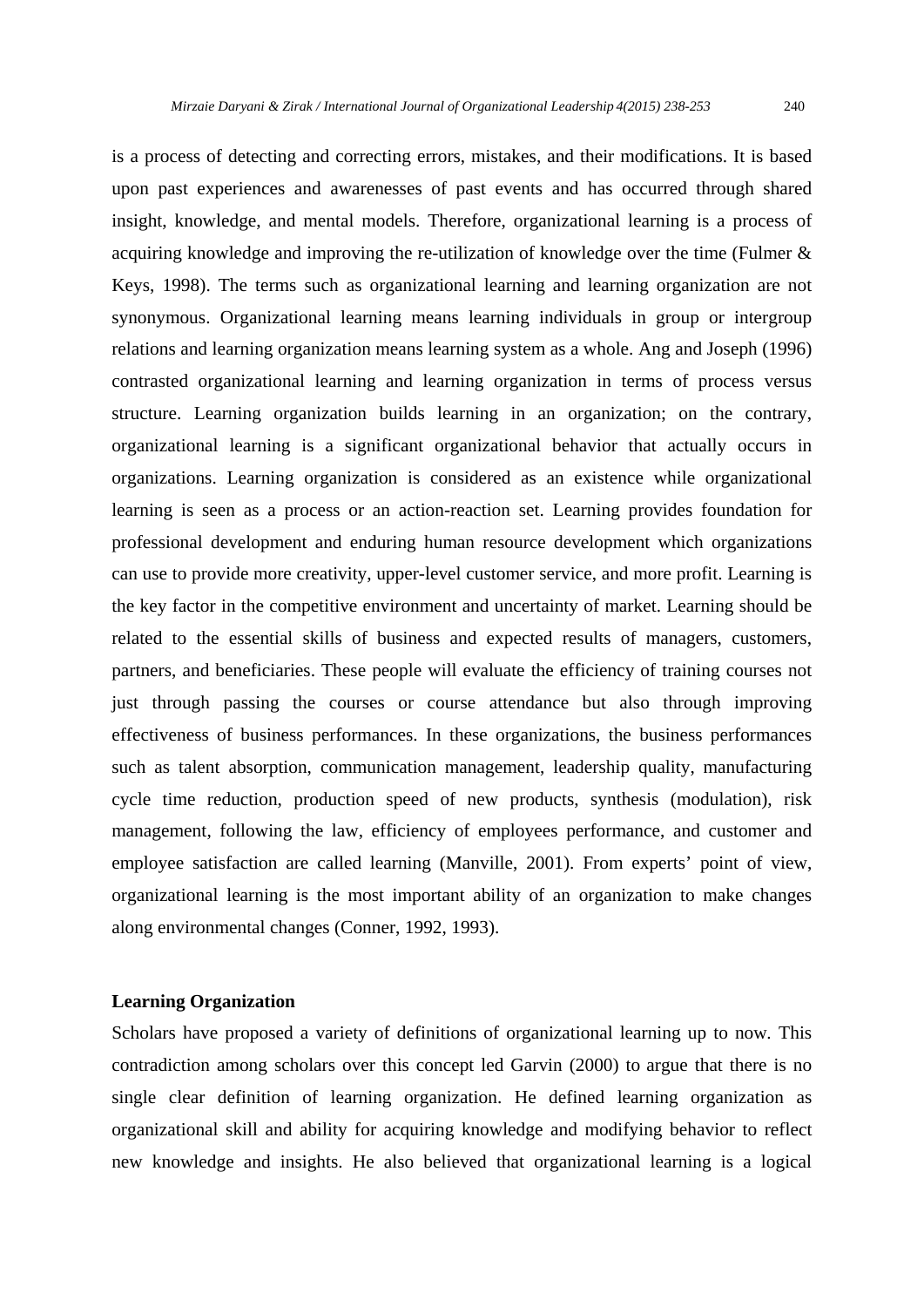consequence of active social participation that has happened in the realm of organizational development. In learning organization, learning how to learn is considered more valuable than any other kinds of learning and creativity and innovation become more valuable than stability and compatibility. It is such an organization which constantly improves its abilities and capacities in order to guarantee a better future. In contrary to Sangeh (1990 a, b), Pearn, Roderick, and Mulrooney (1995) emphasized on the continuous ability of self-conveying. Self-conveying is the process of preparation for the continuous self-change and enhancing individual ability. This aim is only achieved when the importance of learning is known.

 According to Garvin, Edmonson, and Gino (2008), organizational learning is an organization that provides a supportive environment for learning security including psychological security, welcoming the differences, admitting new concepts, learning processes, namely creation, collection, interpretation and dispersion, and learningencouraging organizational managers. Learning organization functions improve and recover through awareness and perception. It is claimed that an organization is learning one when it can change and improve the domain of potential behaviors through communication process. Organizations shift to learning and knowledge creating organizations when they practically apply their experiences. Marquardt (2002) viewed learning organization as an organization which learns strongly and collectively and regularly changes itself in order to use, gather, and mange information better towards the goals of organizational setting. Learning organization foster an environment where individuals increase their own abilities for creation of what is being asked. Senge (1992) believed that it is a place in which new patterns of thinking are raised and collective thoughts are spread and individuals continuously learn how to learn together. It is understandable through different perspectives regarding learning organizations that these organizations carry the recognition of the problem and the solution within themselves*.* The organizations of this type represent a flexible and dynamic network of individuals and have positive interactions with their surrounding environment. They are selfbalanced and self-control organizations. Reciprocal learning is common in organizational level between management and staff. Reciprocal learning is the driving engine behind group learning and team-based learning in accordance with the requirements of their time and changes and corrections in organizational and environmental needs. Given learning organization, generally, there are two fundamental frameworks in academic area. These two frameworks are American conceptual model which was introduced by Peter Senge and European model which was presented by several outstanding theorists. Inspired by these two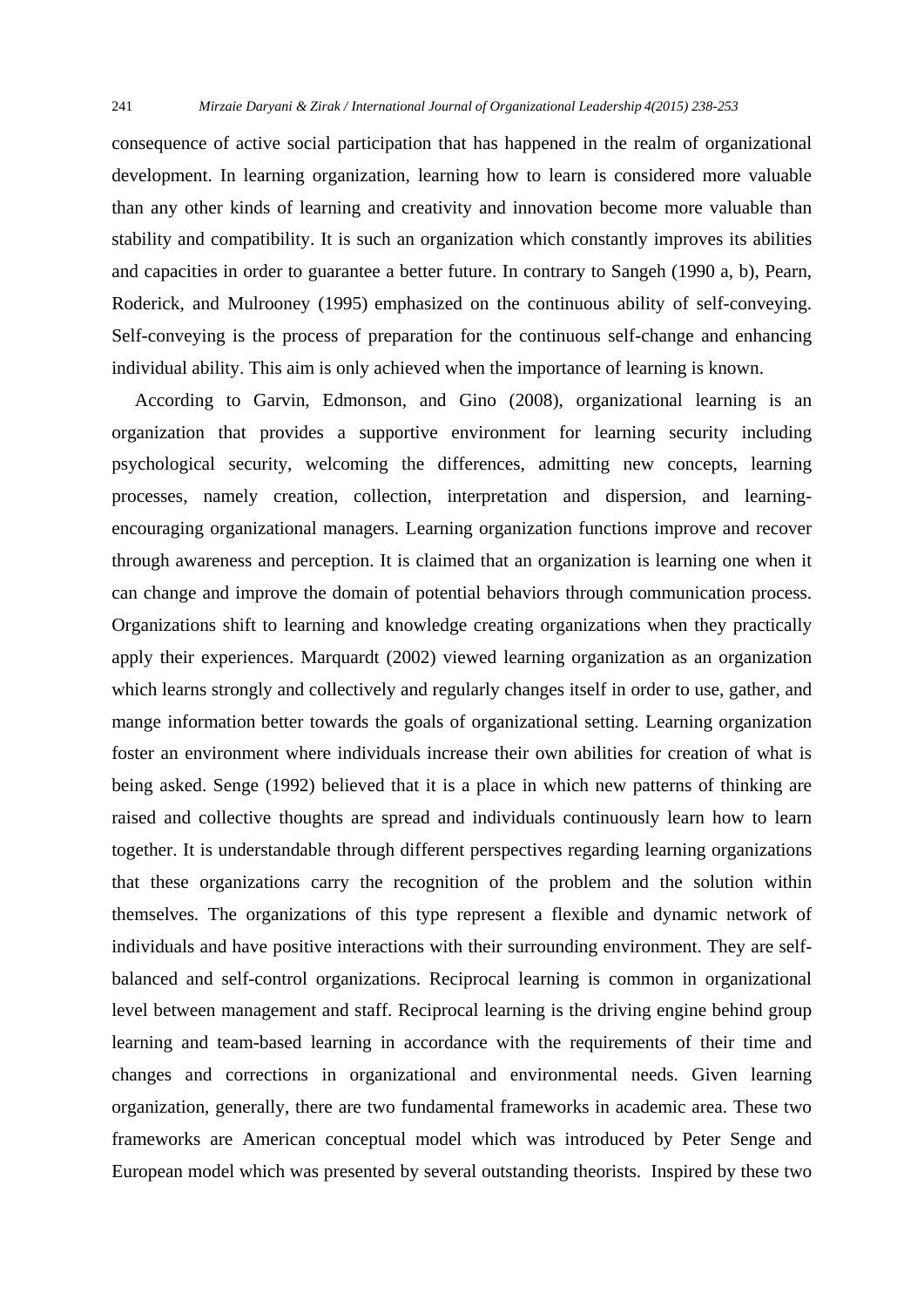frameworks, other learning organization specialists and experts try to extend and expand learning organization in different dimensions. Table 1 presents different perspectives of learning organization.

*Different Perspectives of Learning Organization* 

| Perspective                                    | Components of Learning Organization                                                                                                                                                                                                                                                                                          |
|------------------------------------------------|------------------------------------------------------------------------------------------------------------------------------------------------------------------------------------------------------------------------------------------------------------------------------------------------------------------------------|
| Pedler, Burgoyne, and<br><b>Boydell</b> (1991) | A learning approach to strategy, participative policy making, informing, formative accountability and<br>control, internal exchanges, reward flexibility, enabling structure, intercompany learning, boundary workers<br>as environmental scanners, learning climate, and self-development opportunities for everyone        |
| Peter Senge (1990 a)                           | Systems thinking, Personal mastery, improving mental models, building a shared vision (BSV), team<br>learning                                                                                                                                                                                                                |
| Garvin (1993)                                  | Ability to create, acquire, and transfer knowledge                                                                                                                                                                                                                                                                           |
| Marquardt (1996)                               | Collective learning, and permanent organizational changes                                                                                                                                                                                                                                                                    |
| Gephardt and Marsick<br>(1996)                 | Continuous learning at the systems level, knowledge generation and sharing, system and critical thinking, a<br>culture of learning, being people-centered, a spirit of flexibility and experimentation                                                                                                                       |
| <b>Watkins and Marsick</b><br>(1993, 2004)     | Creating continuous learning opportunities, promoting inquiry and dialogue, encouraging collaboration and<br>team learning, creating systems to capture and share learning, empowering people toward a collective vision,<br>connecting the organization to its environment, and providing strategic leadership for learning |
| Argyris and Schön<br>(1978, 1996)              | Fusion of organizational learning and learning theories                                                                                                                                                                                                                                                                      |
| Mumford (1961)                                 | A natural environment for promoting sustainable development of existing behaviors                                                                                                                                                                                                                                            |
| Harrison and Dourish<br>(1996)                 | A culture of learning, collaborative learning process, and systems thinking                                                                                                                                                                                                                                                  |

The organizations cooperate together rather than merely constrain rivalry and they try hard to find the best way for learning and environmental compatibility. In this kind of organization, everything can determine the strategy and everywhere it can be determined in a way that people feel belonging to a thing or place. Also, organizations can be changed to a place that we can provide a communication network where the growth and community development would be achieved there. Such kind of organization provides a proper situation for loving and giving respect to others that the learning organization's members use it for gaining experience through making repetitious mistakes and tasting the bitter taste of defeat which finally leads to learning more. Individuals learn that as a member of a team or a greater community they can gain valuable experiences. In learning organizations, the activities that could affect the environment of an organization which cause controversies among employees should not be conducted (Daft, 2012).

Table 1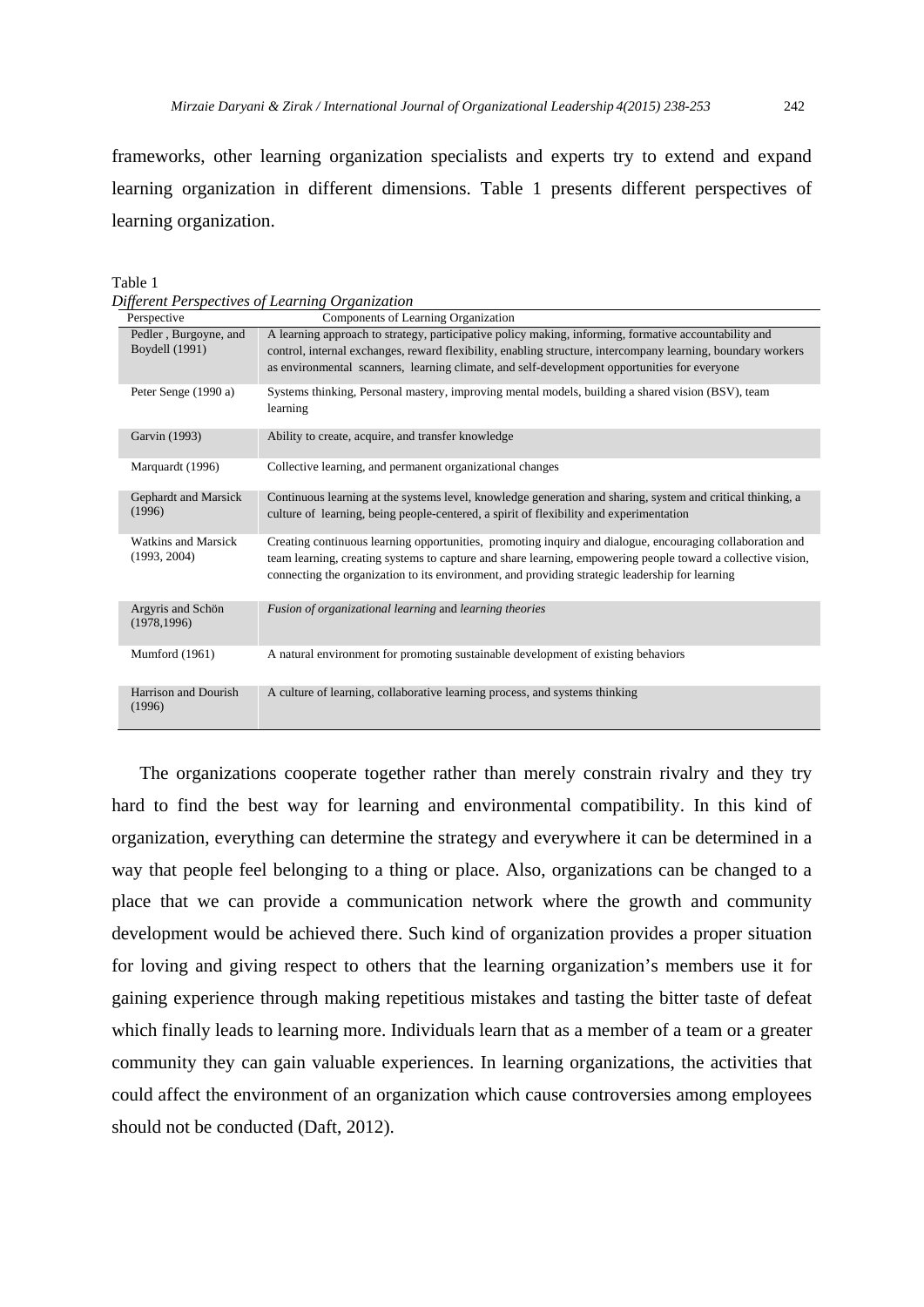# **Learning Organization Models**

Since the early 1990s, various theories about learning organizations have been proposed by organizational theorists. Furthermore, some scholars try to check the concept of learning organizations practically besides the theoretical discussions through designing conceptual models and their implications in the real environment of organizations. One of these models is the INVEST model of organizational learning which is used for evaluating learning organization. Pearn, Raderick, and Mulrooney (1995) proposed a six factor model of learning organizations. It consists of inspired learners, nurturing culture, vision of the future, enhanced learning, supportive management, and transforming structures.

 The second model, Behnami's organizational learning model (2005), represented an organizational learning model based on three factors. Enablers who generally include strategies, policies, leadership (management), people management (human resources and information technology processes) are the first factor. The second factor is environment which says that if all enablers are available but there is not a necessary environment for the growth of learning organization, all of those efforts will be less effective or ineffective. This factor involves levels, types, and skills of learning. The third factor is the results which refer to enablers' utilization and creating the required environment as well as mechanisms and organizational learning systems.

 The third model, Seajou's mixed learning flow (2001), presented a model in which both individual and collective learning was shown. He said that the feedback from initiatives and operations can be a factor of individual and organizational learning. Policies and ideas enrich operations and make them more productive. Precisely speaking, when these models mix, they provide a final integrated model of learning. This model shows dynamic relationship among organizational operations, individual actions, organizational policies, and people's visions.

 The main idea of the model is based on the fact that no action is possible without learning and no learning is possible without practice. A learning organization should essentially pay attention to such blocks and interaction of these pillars. In this model, we see four processes of contribution, conduct, management, and learning (Seajou, 2001).

 Putting a human head on the biological (open-system) model, Garvin (2000) extended the open system model of organizations. He believed that organizational learning, just like human learning, consisted of three stages, namely cognition (learning new concepts), behavior (developing new skills and abilities), and performance (actually getting something done). All the stages are necessary to bridge the gap out between theory and practice. Five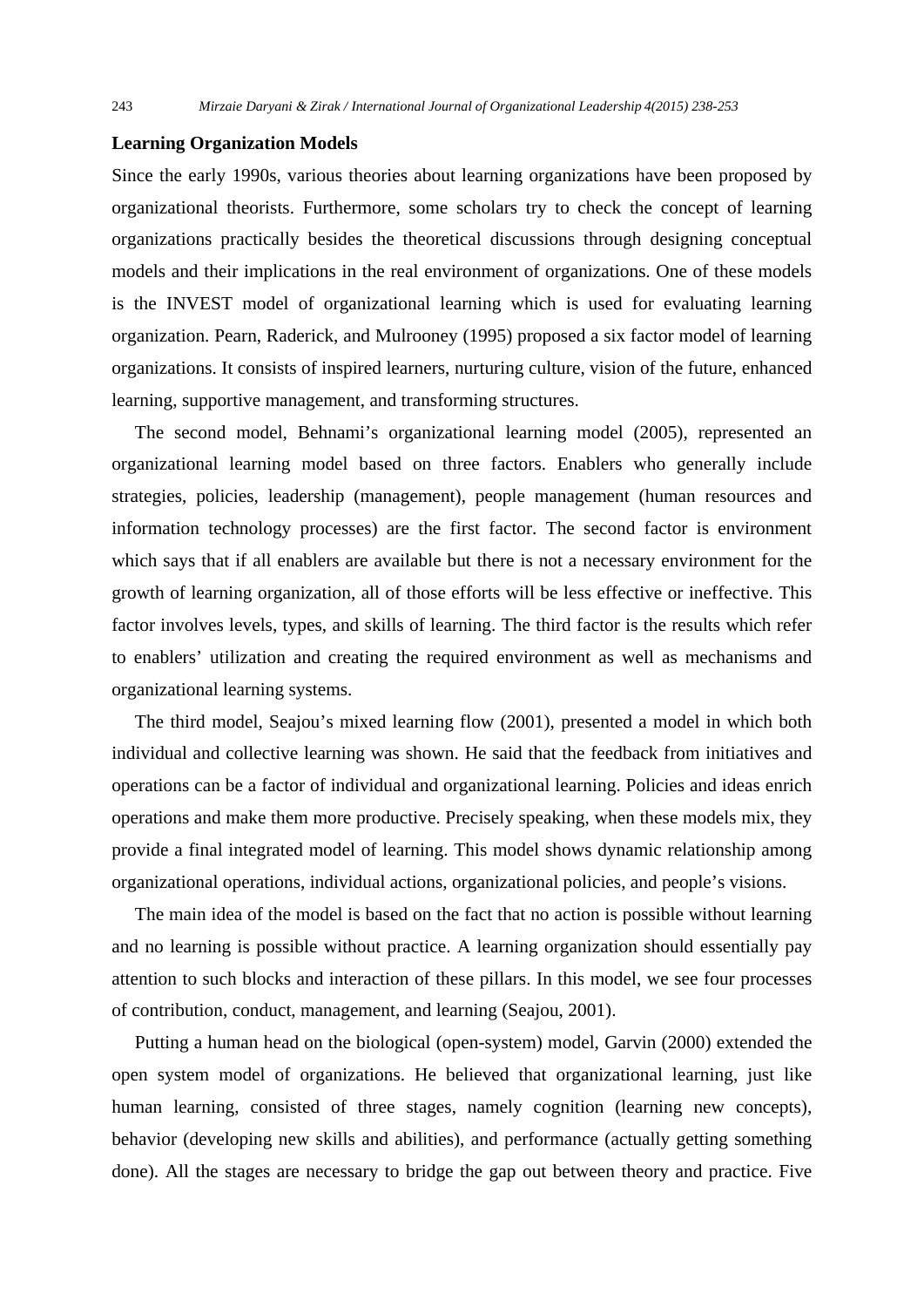organizational skills, i.e., solving problems, experimenting, learning from own experience or history, learning from others, and implementing and transmitting are needed to turn new ideas into improved organizational performance if today's organizations want to truly succeed (Garvin, 2000).

 According to Marquardt systemic model, four influential factors including people, technology, knowledge and organization in the role of subsystems, and learning process in the role of main system were recognized. Each aspect is analyzed based on a series of indices in terms of their roles in the main subsystem of learning. In the subsystem of people, managers, employees, customers, suppliers, sellers, contractors, partners, and society are studied. In organization subsystem, perspective, culture, structure, and strategy are studied. In technology subsystem, knowledge management, accessibility to information, and information exchange are investigated. Finally, in knowledge subsystem, knowledge generation and knowledge management, storing, analyzing, and exploring data are studied.

 Marquardt (2002) asserted that an organization becomes learning when new behaviors are rooted in social norms and common values. Moreover, he believed that it is necessary to implement the following ten strategies to build learning subsystem, namely develop modular and reusable learning plans, increase people's capability on learning how to learn, develop organizational dialogue, design development plans based on employees' capability, design self– grooming plans, execute systemic learning skills, encourage and execute systemic thinking approach, use scenario planning for learning, expand domestic and universal intercultural mindsets and learning, and finally increase employees' intervention and contribution . Figure 1 depicts the learning organizational systematic model based on Marquardt model.



*Figure 1.* Learning organizational systematic model based on Marquardt systematic model

#### **Measuring the Process of Organizational Learning**

Managers have long known that if they cannot measure processes, actions, and improvements, they cannot manage. This maxim is true for learning as well as any other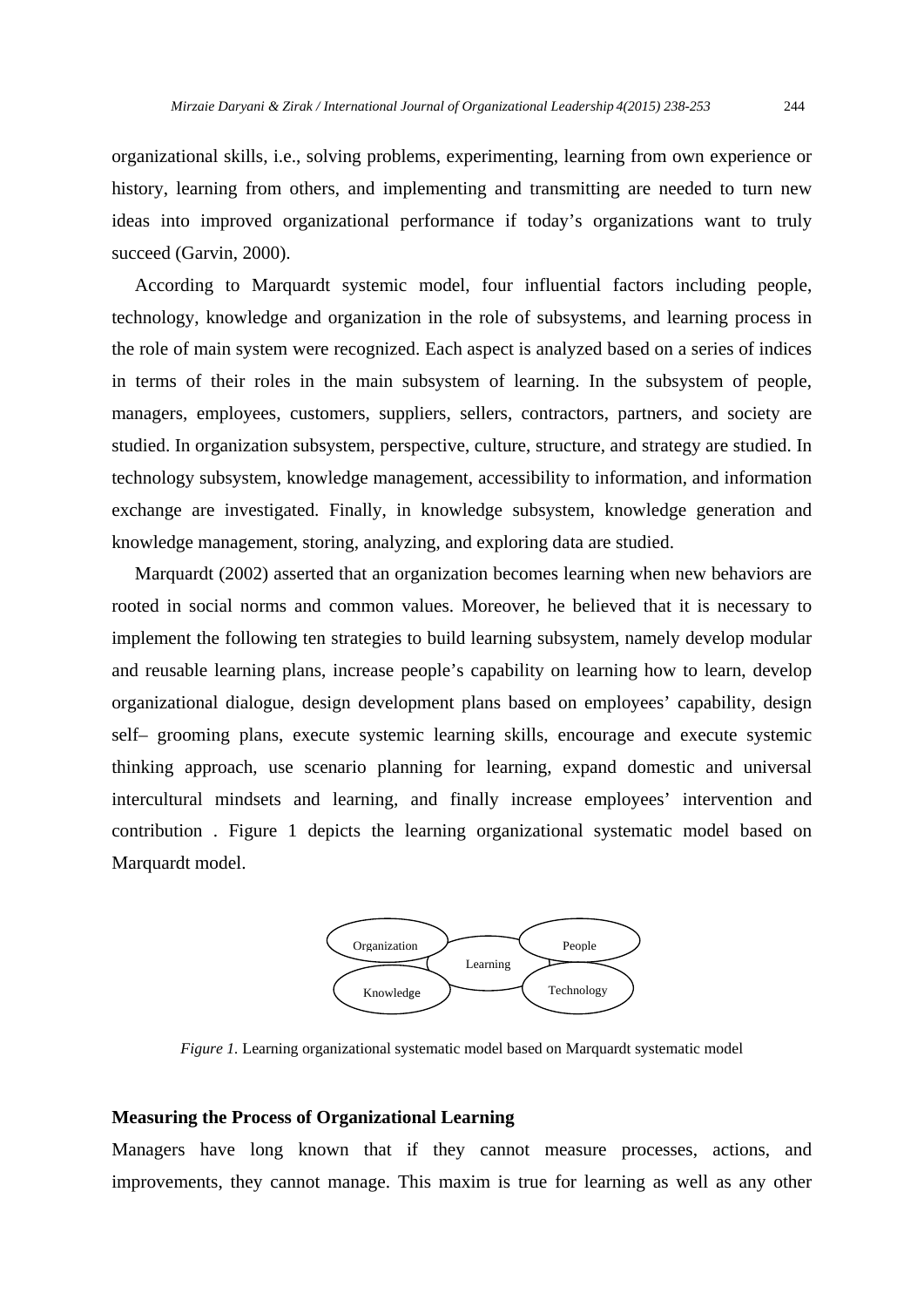corporate objectives. Traditionally, the solution for measuring learning in organization was learning curves and manufacturing progress functions. Both concepts date back to the 1920s and 1930s. Later studies expanded the focus, looking at total manufacturing costs and the impact of experience in other industries that their results were proposed on the learning curves. Drawing on the logic of experience curves, they argued that as industries grew and their total production increased, the costs and prices of their productions dropped by predictable amounts.

 Although both learning and experience curves are still widely used these days, Garvin (2000) claimed that these curves are not sufficient for companies hoping to become learning organizations. He argued that the focus of these curves is only on a single indicator of output such as the price or cost of product and ignore learning that influences other competitive variables, like new product introductions, quality, and delivery.

# **Key Factors in Evaluating of Learning Organization**

The executive administrators should respond to each of the following questions such as what a learning organization is, what the learning organization mechanisms are in their organizations, how their organizations go about it and practice the self-organization and new management, and what the reasons for building the learning organization are if they want to evaluate learning in these organizations (Sobhaninezhad, Shahei, & Youzbashi, 2007). The dimension of the learning organization questionnaire (DLOQ) is the most comprehensive questionnaire which was provided to measure seven dimensions of learning by Watkins and Marsick (2003, 2004). This questionnaire enables us to think about how our organization supports and uses learning at an individual, team, organizational, and macro level. These dimensions include continuous learning, empowerment, peer collaboration and learning, embedded systems, systems connections, dialogue and inquiry, and providing leadership.

#### **Related Empirical Studies**

The comparative analysis of universities in Thailand revealed that these universities regarding level of learnability of components of knowledge management were at desirable level compared to other components of learning organization (Ling Hsieh, 2005). Selden (1998) evaluated the characteristics of learning organization with knowledge and financial performance in family run firms. The positive relationship between the learning organizations characteristics and perceived financial performance is indicated as significant in his study.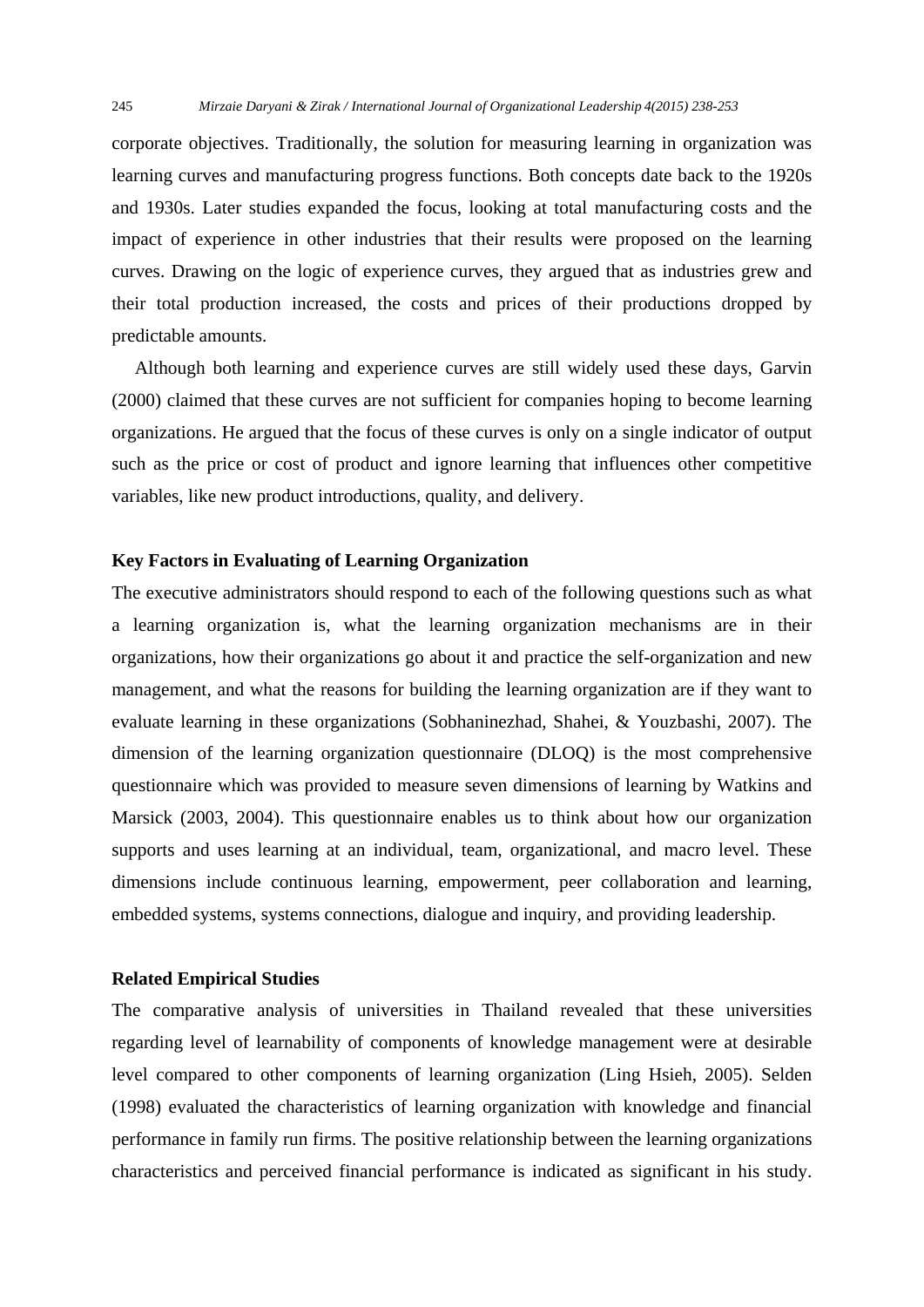Hoshvand, Mirzaie Daryani, and Aali (2013) conducted a study on effects of *organizational learning* in Islamic Azad University in Tabriz branch based on the Armstrong-Foley model. They presented the model of learning based on Armstrong-Foley model to change Azad University of Tabriz into a learning organization.

# **Research Hypotheses**

Concerns about the function and effectiveness of learning organization form the basis for the research questions of this study. As a result, the following research hypotheses are hoped to be answered in this study:

H1. Ardabil Regional Water Company's situation is more than average level in the dynamic learning subsystem.

H2. Ardabil Regional Water Company's situation is more than average level in the organizational transformation subsystem.

H3. Ardabil Regional Water Company's situation is more than average level in the subsystem of strengthening the people/individuals.

H4. Ardabil Regional Water Company's situation is more than average level in the subsystem of knowledge management.

H5. Ardabil Regional Water Company's situation is more than average level in the subsystem of using technology.

# **Method**

In total, 204 of Water Company's employees and authorities (40 authorities and 164 employees) participated in this study. A questionnaire developed by Marquardt (2002) was used to measure dimensions of learning organization. It was organized into four distinct categories which measure respondents' frequency of actual use by means of a five-point Likert scale. It enables managers and authorities to think about how their organizations support and use learning at an individual, team, and organization level. This standardized questionnaire is commonly used in large field studies. The internal consistency of the questionnaire also was determined through Cronbach's alpha coefficient which was 0.96. To confirm the content validity of the questionnaire, the researcher asked several experts in the field to rate the instrument's efficacy in terms of how effectively it measures learning organization.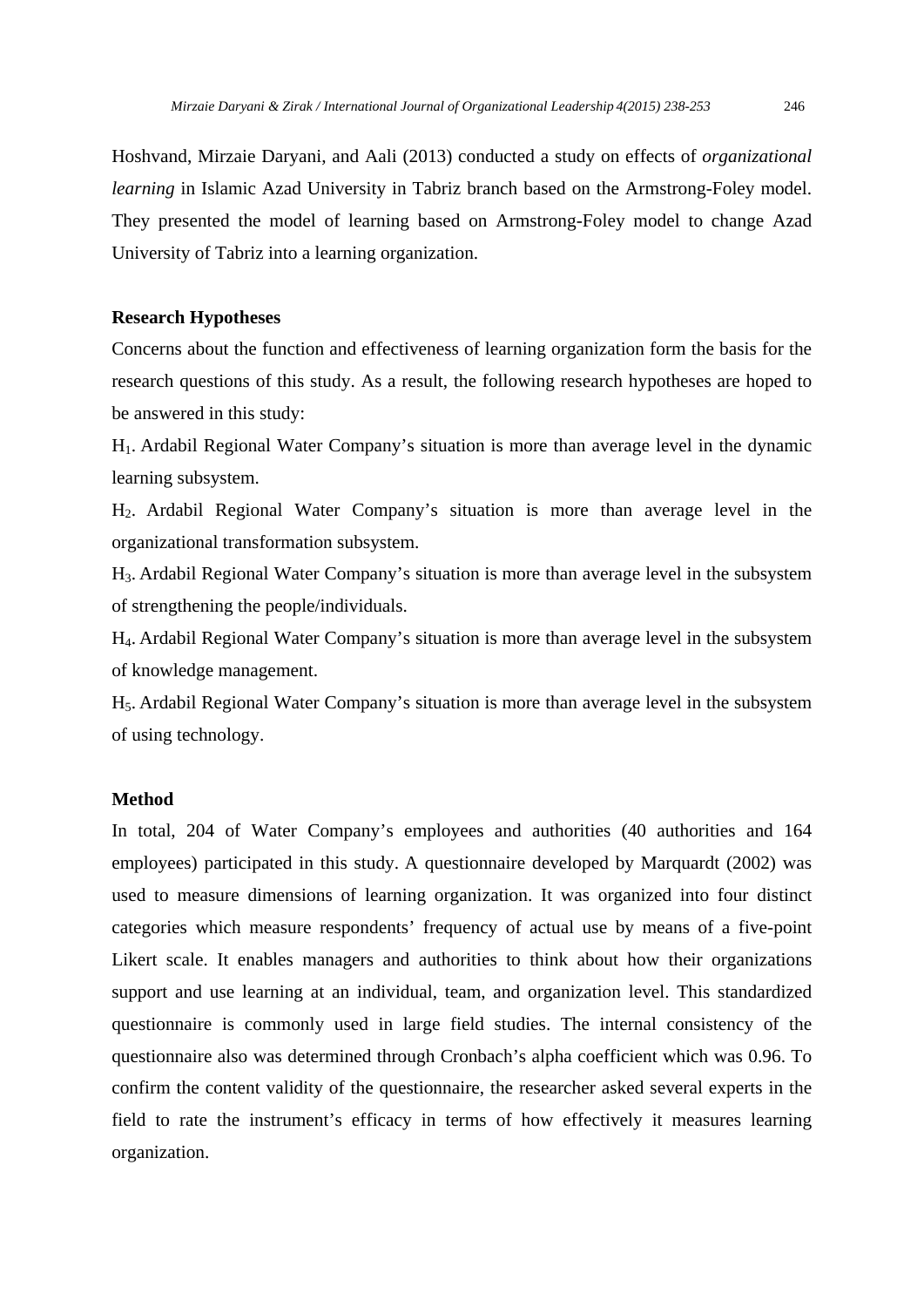# **Results**

In order to answer the first hypothesis and establish the homogeneity of both authorities and employees groups in terms of dynamic learning, an independent samples t-test was performed to compare questionnaire gain scores of the authorities and employees groups.

Table 2 *Results of Descriptive Statistics of Dynamic Learning* 

| Results of Descriptive statistics of D manuel Learning |     |      |      |
|--------------------------------------------------------|-----|------|------|
| Group                                                  |     | Mean | ЫL   |
| Authorities                                            | 40  | 4.4, | 0.51 |
| Employees                                              | 164 | 4.29 | 0.60 |
|                                                        |     |      |      |

 Table 2 displays that authorities group and employees group were found to be at similar levels of dynamic learning because their means were similar (authorities group = 4.27, employees group = 4.29). Furthermore, an independent samples t-test was run to compare the dynamic learning scores for both groups to establish whether these two means were statistically significant or not. The independent samples t*-*test evaluated whether the mean value of the test variable, i.e., dynamic learning for the authorities group differs significantly from the mean value of the test variable for the employees group. Table 3 illustrates the results of the questionnaire for the authorities and employees groups.

#### Table 3

*Independent Samples T-test for the Total Dynamic Learning Sub-system* 

| Variable    |            |       |     | T-test for Equality of Means |                                           |       |
|-------------|------------|-------|-----|------------------------------|-------------------------------------------|-------|
| (Dynamic    | Sig.       |       | df  | Mean                         | 95% Confidence Interval of the Difference |       |
| Learning)   | (2-tailed) |       |     | <b>Differences</b>           | Lower                                     | Upper |
| Authorities | 0.00       | 9.55  | 39  | 1.27                         | 0.99                                      | 1.54  |
| Employees   | 0.00       | 48.93 | 163 | 1.29                         | 1.23                                      | 1.34  |

As shown in Table 3, the difference between the authorities group (t  $(39) = 9.55$ ,  $p = 0.00$  $(163)$  and employees group (t (163) = 48.93,  $p = 0.00 \le 0.05$ ) was considered to be statistically significant. The *p*-value less than the significance level ( $p < 0.05$ ) means that the variances for the two groups were not the same. The magnitude of the differences in the means for both groups were MD  $_{\text{(authorities)}} = 1.27$  and MD  $_{\text{(employees)}} = 1.29$  respectively which were positive quantities. There was a significant difference in the mean scores on the dependent variable for each of the two groups. That is, the participants' dynamic learning sub-system in both groups was more than the average level. Based on these data, the first hypothesis which stated that the Ardabil Regional Water Company's situation is more than average level in the dynamic learning subsystem was confirmed.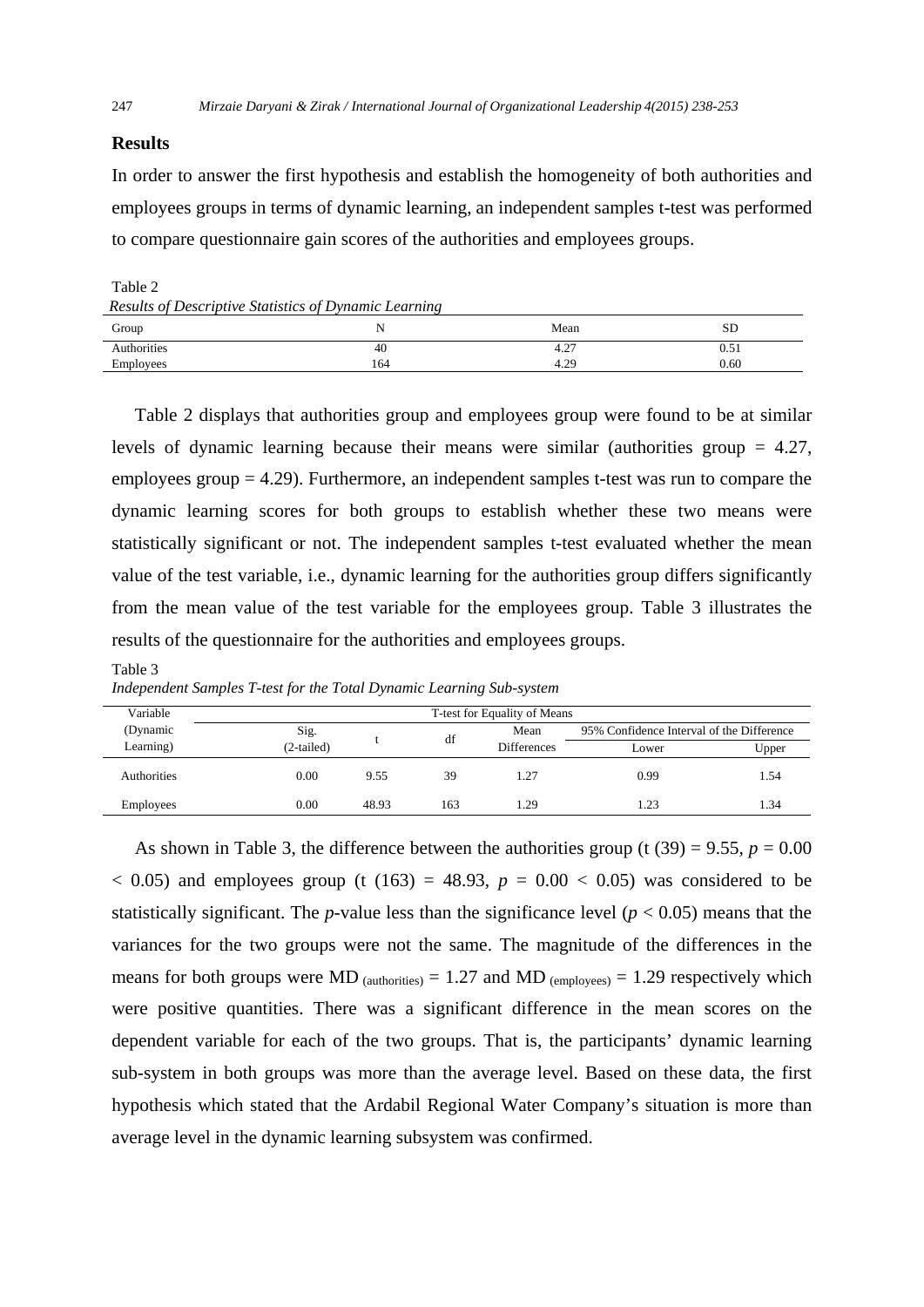In order to test the second hypothesis, descriptive statistics were used at the onset of the study. The descriptive statistics are illustrated in Table 4. As the descriptive data in Table 4 shows, there was a similarity in the mean scores of the authorities group and employees group (M  $_{(authorities)} = 2.78$ , M  $_{(employees)} = 2.86$ ). In order to see whether organizational transformation has caused a significant difference between the authorities and the employees groups, the researcher ran an independent sample t-test.

| Results of Descriptive Statistics of Organizational Transformation |     |      |      |  |  |  |  |
|--------------------------------------------------------------------|-----|------|------|--|--|--|--|
| Group                                                              |     | Mean | SD   |  |  |  |  |
| Authorities                                                        | 40  | 2.78 | 0.61 |  |  |  |  |
| Employees                                                          | 164 | 2.86 | 0.52 |  |  |  |  |

Table 5 illustrates the results of the questionnaire for the authorities and employee groups. As shown in Table 5, the difference between the authorities group (t  $(39) = -1.37$ ,  $p = 0.13 >$ 0.05) and the employees group (t (163) =  $-1.56$ ,  $p = 0.14 > 0.05$ ) was not statistically significant. The *p-*values from t-test were 0.13 and 0.14 which were more than 0.05, therefore, it can be concluded that the test was meaningless and there was no significant difference in Ardabil Regional Water Company's situation according to the subsystem of organizational transformation. Based on these data, the second hypothesis which is stated that Ardabil Regional Water Company's situation is more than average level in the organizational transformation subsystem was rejected.

Table 5

Table 4

*Independent Sample T-test for the Total Organizational Transformation Sub-system* 

| Variable    | T-test for Equality of Means |         |            |                    |                                           |       |  |
|-------------|------------------------------|---------|------------|--------------------|-------------------------------------------|-------|--|
| (Dynamic    | Sig.                         |         | Mean<br>df |                    | 95% Confidence Interval of the Difference |       |  |
| Learning)   | (2-tailed)                   |         |            | <b>Differences</b> | Lower                                     | Upper |  |
| Authorities | 0.13                         | $-1.37$ | 39         | $-0.22$            | $-0.27$                                   | 0.04  |  |
| Employees   | 0.14                         | $-1.56$ | 163        | $-0.13$            | $-0.20$                                   | 0.08  |  |

 Table 6 shows the descriptive statistics of the authorities and employees groups to test the third hypothesis. The mean score for authorities' group scores was 2.55 and the employees group's mean was 2.48.

| Table 6                                                        |     |      |           |  |  |  |
|----------------------------------------------------------------|-----|------|-----------|--|--|--|
| Results of Descriptive Statistics of Strengthening Individuals |     |      |           |  |  |  |
| Group                                                          |     | Mean | <b>SD</b> |  |  |  |
| Authorities                                                    | 40  | 3.82 | 0.70      |  |  |  |
| Employees                                                      | 164 | 3.84 | 0.56      |  |  |  |

 Table 7 illustrates the results of the questionnaire for the authorities and employees groups. As shown in this table, the difference between the authorities group (t (39) = 5.46, *p*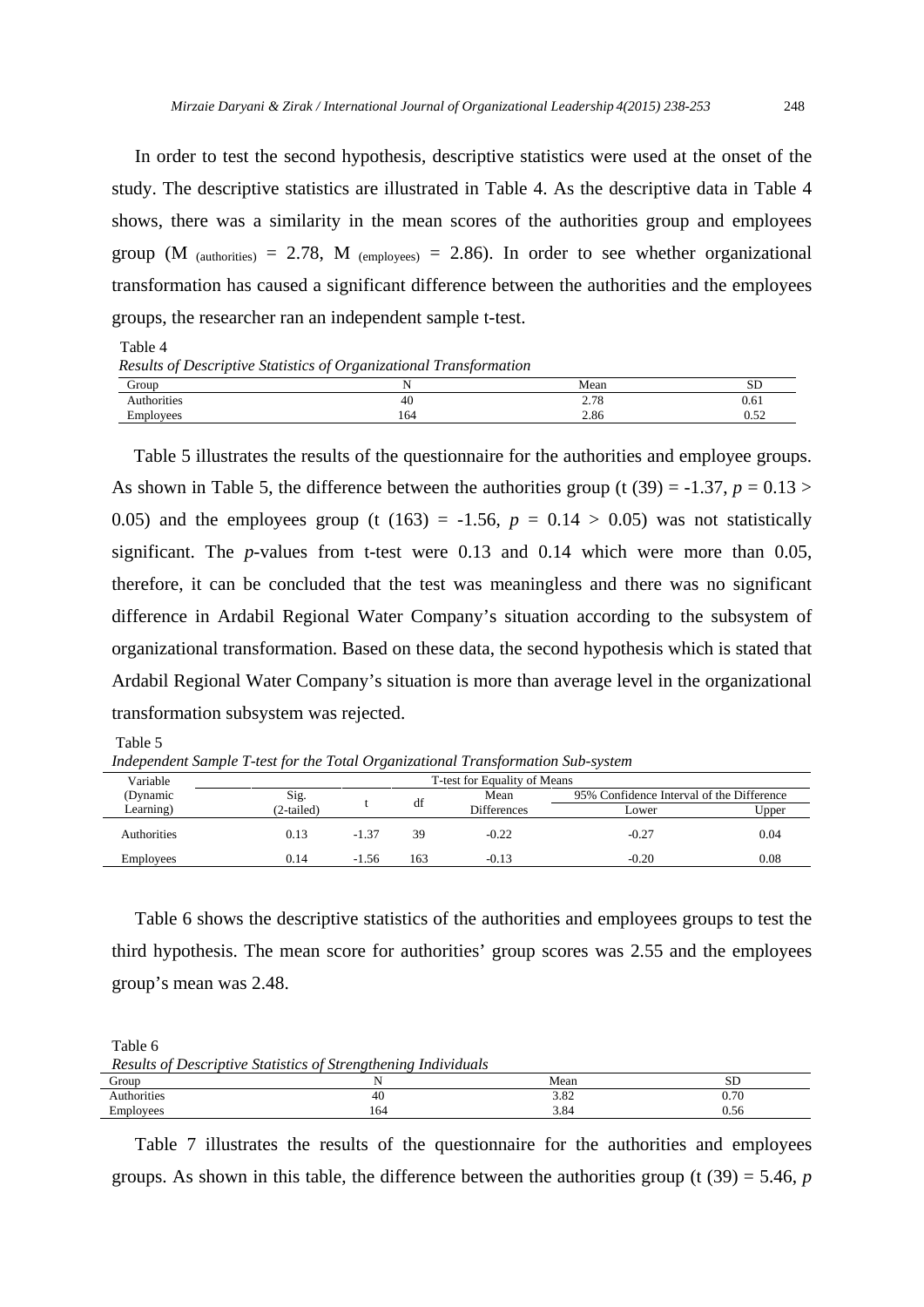$= 0.00 < 0.05$ ) and employees group (t (163) = 28.02,  $p = 0.00 < 0.05$ ) was statistically significant.

#### Table 7

*Independent Sample T-test for the Total Strengthening Individuals Sub-system* 

| Variable    | T-test for Equality of Means |       |     |                    |                                           |       |
|-------------|------------------------------|-------|-----|--------------------|-------------------------------------------|-------|
| (Dynamic    | Sig.                         |       | df  | Mean               | 95% Confidence Interval of the Difference |       |
| Learning)   | (2-tailed)                   |       |     | <b>Differences</b> | Lower                                     | Upper |
| Authorities | 0.00                         | 5.46  | 39  | 0.82               | 0.99                                      | 1.54  |
| Employees   | 0.00                         | 28.02 | 163 | 0.84               | 0.89                                      | 0.78  |

The magnitude of the differences in the means for both groups were MD  $_{\text{(authorities)}} = 0.82$ and MD  $_{(emploves)} = 0.84$  respectively which were positive quantities. There was a significant difference in the mean scores on the dependent variable for each of the two groups. It means that the participants' strengthening individuals' sub-system in both groups was more than the average level. Based on these data, the third hypothesis which stated that Ardabil Regional Water Company's situation is more than average level in the strengthening individuals' subsystem was confirmed.

 Before performing the main statistical test (independent samples t-test) to test the fourth hypothesis, descriptive results were obtained to achieve a general understanding of the differences between the means of the two groups, authorities and employees. Table 8 shows that the authorities group scores was 2.55 and the employees group's mean of questionnaire scores was 2.48.

 Table 8 *Results of Descriptive Statistics of Knowledge Management* 

|             | $\sim$ |                |                       |
|-------------|--------|----------------|-----------------------|
| Group       |        | Mean           | SL                    |
| Authorities | 40     | $ -$<br>ر ر. ب | 0.59                  |
| Employees   | 164    | 2.48           | $\overline{a}$<br>U.J |

In order to see whether the difference between the mean scores of the groups was meaningful or not, the researcher employed an independent samples t-test. Table 9 illustrates the results of the questionnaire for the authorities and employees groups. As shown in this table, the difference between the authorities group (t  $(39) = -1.34$ ,  $p = 0.11 > 0.05$ ) and employees group (t (163) = -2.56,  $p = 0.38 > 0.05$ ) was statistically significant. The *p*-value more than significance level (0.05) indicating that the variances for the two groups were the same. There was a significant difference in the mean scores on the dependent variable for each of the two groups. That is, the participants' knowledge management sub-system in both groups was more than the average level. Accordingly, the fourth hypothesis which stated that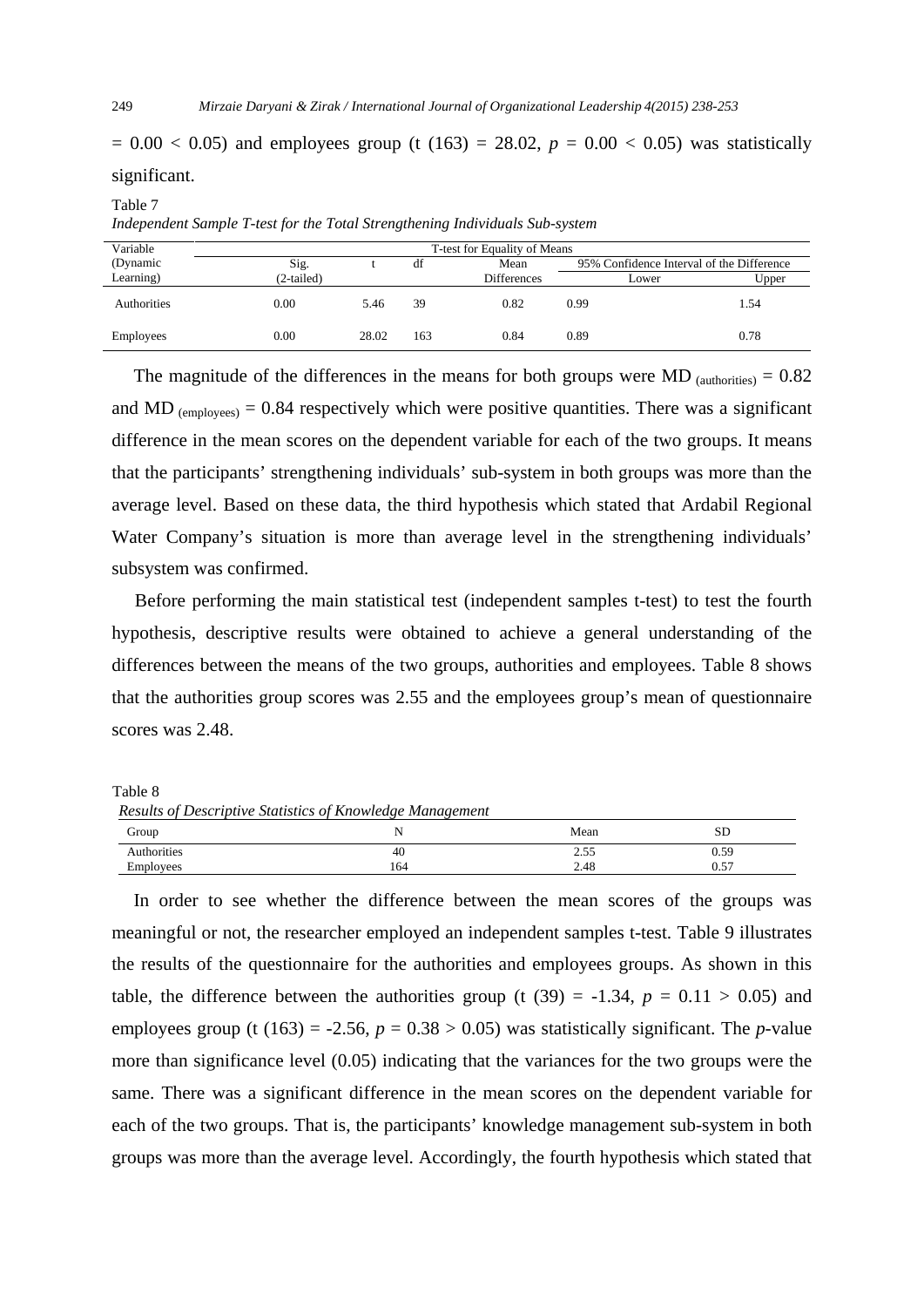Ardabil Regional Water Company's situation is more than average level in the dynamic learning subsystem was rejected.

| Independent Sample T-test for the Total Knowledge Management Sub-system |                              |         |     |                    |                                           |       |  |
|-------------------------------------------------------------------------|------------------------------|---------|-----|--------------------|-------------------------------------------|-------|--|
| Variable                                                                | T-test for Equality of Means |         |     |                    |                                           |       |  |
| (Dynamic                                                                | Sig.                         |         | df  | Mean               | 95% Confidence Interval of the Difference |       |  |
| Learning)                                                               | (2-tailed)                   |         |     | <b>Differences</b> | Lower                                     | Upper |  |
| Authorities                                                             | 0.11                         | $-1.34$ | 39  | $-0.45$            | $-0.17$                                   | 0.09  |  |
| Employees                                                               | 0.38                         | $-2.56$ | 163 | $-0.52$            | $-0.17$                                   | 0.07  |  |

Table 9

 In order to assess the effect of using technology on the participants' learning organization, an independent samples t-test was conducted. Table 10 shows descriptive statistics of the authorities and employees groups. As Table 10 clearly represents, the mean scores of the authorities and employees groups were 3.97 and 4.05 respectively.

Table 10 *Results of Descriptive Statistics of Using Technology* 

| Group       | ັ້<br>. . | Mean | SD   |
|-------------|-----------|------|------|
| Authorities | 40        | 3.97 | 0.59 |
| Employees   | 164       | 4.05 | 0.57 |

Table 11 illustrates the results of t-test for the authorities and employees groups. The difference between the authorities group (t  $(39) = 7.20$ ,  $p = 0.00 < 0.05$ ) and employees group  $(t (163) = 40.40, p = 0.00 < 0.05)$  was considered to be statistically significant. Therefore, as data analysis indicated, the fifth hypothesis which stated that Ardabil Regional Water Company's situation is more than average level in the using technology subsystem was confirmed.

| $1.000$ permits sumple 1 rest me 10000 0 sing 100.000 $\alpha$ / sm s / stem |                              |       |     |                    |                                           |       |
|------------------------------------------------------------------------------|------------------------------|-------|-----|--------------------|-------------------------------------------|-------|
| Variable                                                                     | T-test for Equality of Means |       |     |                    |                                           |       |
| (Dynamic                                                                     | Sig.                         |       | df  | Mean               | 95% Confidence Interval of the Difference |       |
| Learning)                                                                    | (2-tailed)                   |       |     | <b>Differences</b> | Lower                                     | Upper |
| <b>Authorities</b>                                                           | 0.00                         | 7.20  | 39  | 0.97               | $-0.17$                                   | 0.09  |
| <b>Employees</b>                                                             | 0.00                         | 40.40 | 163 | .05                | 1.00                                      | 1.10  |

Table 11 *Independent Sample T-test the Total Using Technology Sub-system* 

#### **Discussion and Conclusion**

The main purpose of the present study was to survey the implementation of learning organization characteristics based on Marquardt systematic model in Ardabil Regional Water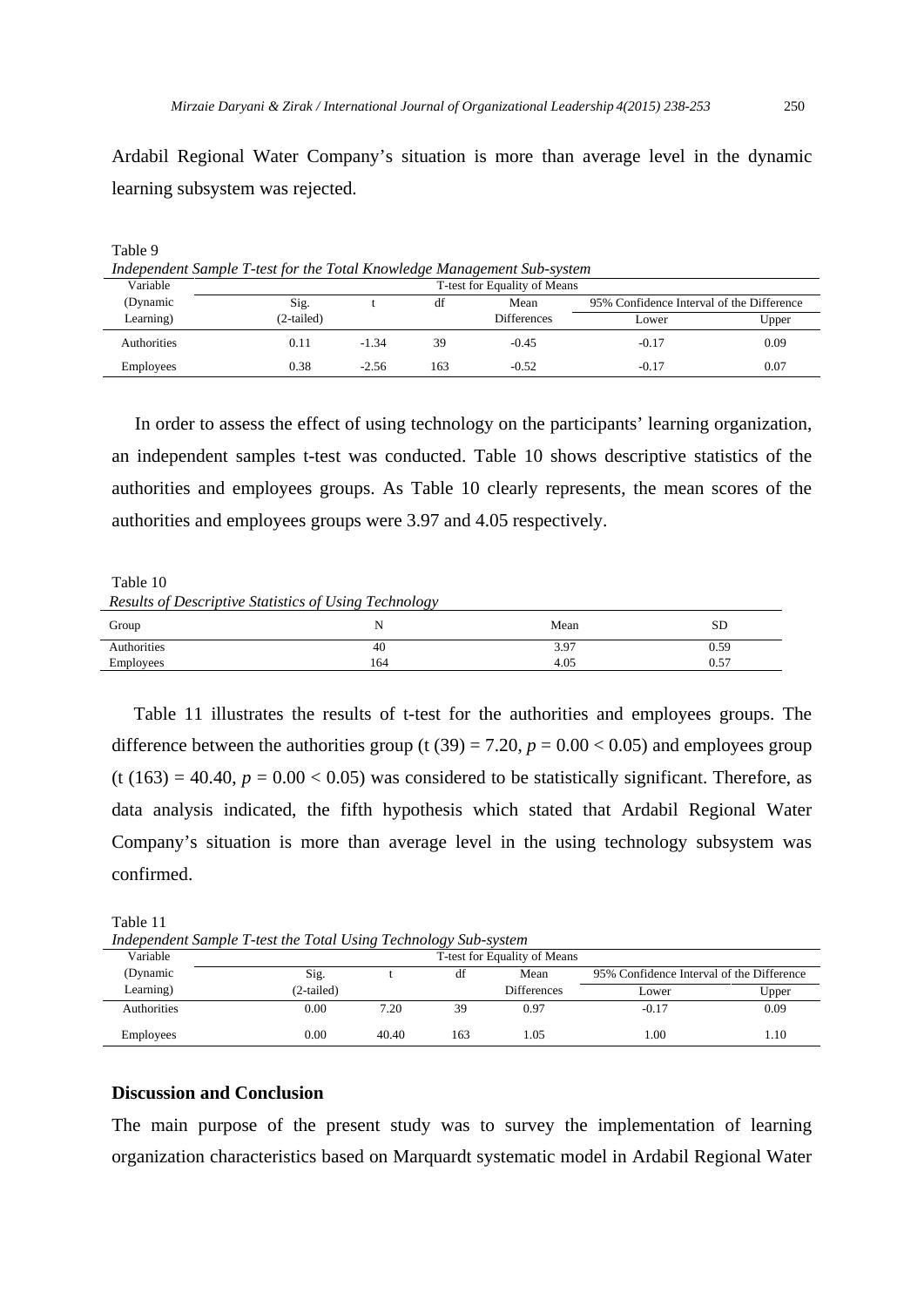251 *Mirzaie Daryani & Zirak / International Journal of Organizational Leadership 4(2015) 238-253*

Company. The findings of the study revealed that Ardabil Regional Water Company placed in a fairly good position regarding learning organization's characteristics. The major finding of this study was that Ardabil Regional Water Company was in suitable condition (more than the average level) considering to its dynamic learning, strengthening or enforcing the people/individual, and using technology subsystems, while the other two subsystems, i.e., organizational transformation and the knowledge management subsystems made a negative significant difference, i.e., lower than the average level in the development of learning organization characteristics for both authorities and employers groups. According to the findings of the study, we can implement the characteristics of a learning organization in mentioned dimensions in Ardabil Regional Water Company by providing appropriate ground for improving these subsystems which guide this company to achieve these characteristics. The under study organization did not show all five subsystems simultaneously, and therefore it should take measures to move towards organizational learning and changing into learning organization by using its strengths and strengthening its weaknesses because these five subsystems create a learning organization by continuously interacting with each other.

Learning is not only for learning but also is necessary for organizational success and development. If there were not any learning, the organizations would encounter with enormous rework costs, inefficiencies, and waste of resources, and skills and they would lose their self-confidence and income gradually because of the lack of innovation. However, organizational efficiency will help increase the productivity of their work force, develop, and change them to organizational capitals by becoming committed to the long-life learning and increasing organizational enthusiasm and commitment.

 The current study also has several limitations. The very first limitation of the study relates to using only Ardabil Regional Water Company's employees and authorities and excluding other state and private organizations. Second, the sample size could be expanded, as data collected from a larger number of companies will permit more powerful hypothesis testing. This study was based on self-report data and so the findings may be biased by common method variance and spurious cause/effect inferences. Common method variance is a potential problem whenever data are collected from a single source, i.e., questionnaire. The major inherent drawback of this technique is that it does not provide the researcher with any kind of sound foundation for making general inferences about the population from which this sample was drawn or the whole population of different organizations. In order to strengthen and back up the findings and conclusions in this study, it is essential to implement further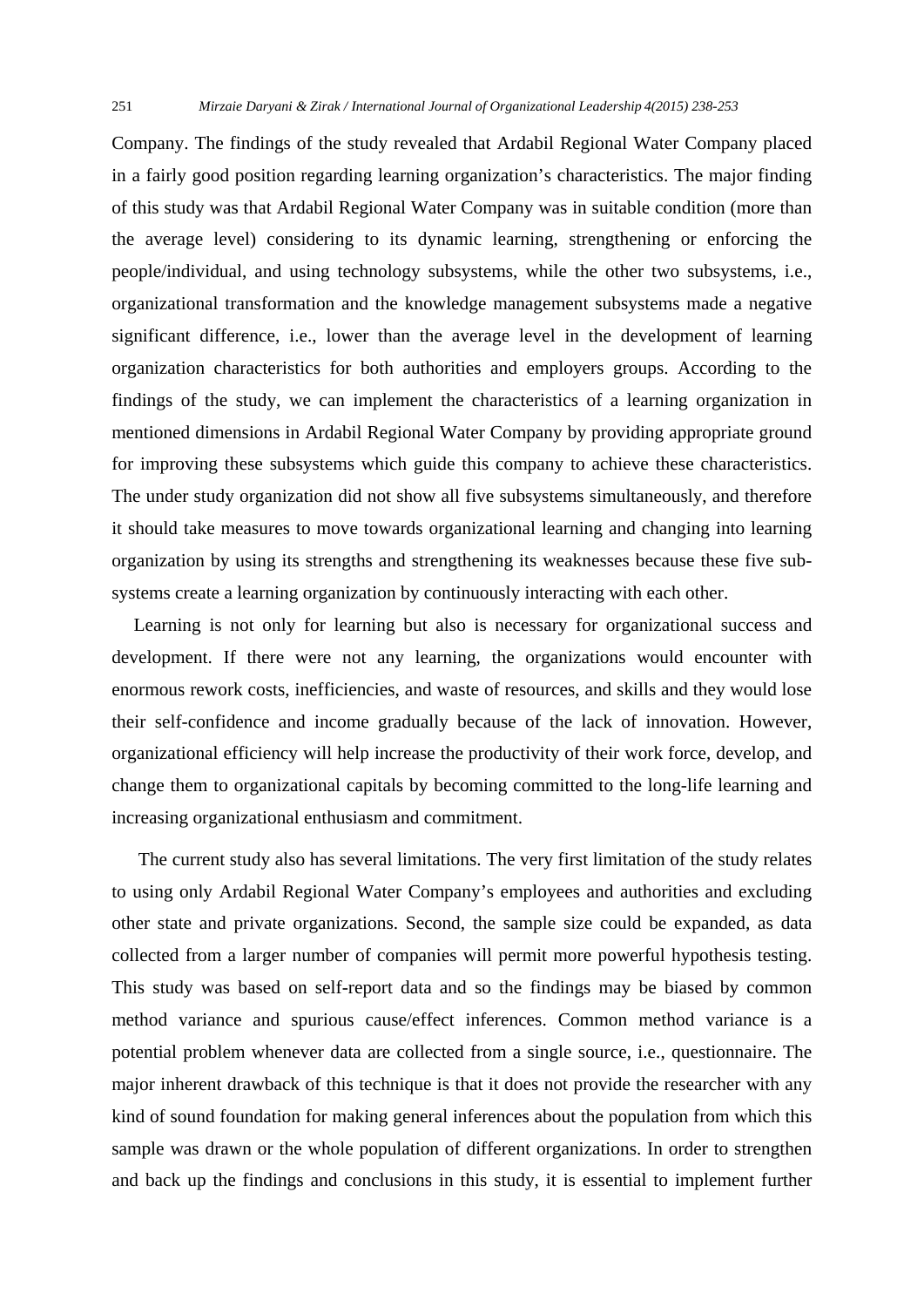research in this regard. A study of other factors would provide a fruitful insight into the development of learning organization. It would also be useful to study the interaction effect of these five subsystems and its impact on learning organization which was not dealt with in this study.

# **References**

- Ang, S. A., & Joseph, A. D. (1996). Organizational learning and the learning organization: Triggering events, processes, and structures. *Proceedings of the Academy of Management meeting, Cincinnati, OH.*
- Argyris, C. (1993). *Knowledge for action: A guide to overcoming barriers to organizational change*. San Francisco, CA: Jossey-Bass.
- Argyris, C., & Schön, D. (1978). *Organizational learning: A theory of action perspective.* Reading, Mass: Addison Wesley.
- Argyris, C., & Schön, D. A. (1996). *Organizational learning II: Theory, method, and practice*. Reading, MA: Addison-Wesley.
- Behnami, J. (2005). Organizational learning. *Tadbir Journal, 161*, 19–25.
- Conner, D. R. (1992). *Managing at the speed of change: How resilient managers succeed and prosper where others fail*. New York: Villard Books.
- Conner, D. R. (1993). *Managing at the speed of change*. New York: Villard Books.
- Daft, R. L. (2012). *Organization theory and design*. Mason, U.S.: Cengage Learning.
- Fathi, R., & Strichman, N. (2010). Adaptive capacity and social change: A conceptual framework. Organizational learning and long-term stability. *New England Journal of Public Policy, 23*(1), 103–111.
- Fulmer, R. M., & Keys, J. B. (1998). A conversation with Chris Argyris: The father of organizational learning. *Organizational Dynamics, 27*(2), 21–31.
- Garvin, D. A. (1993). Building a learning organization. *Harward Bussiness Review, 71*(4), 78–91.
- Garvin, D. A. (2000). *Learning in action: A guide to putting the learning organization to work*. Boston: Harvard Business School Press.
- Garvin, D. A., Edmondson, A. C., & Gino, F. (2008). Is yours a learning organization? *Harvard Business Review, 86*(3), 109–116.
- Gephart, M. A., & Marsick, V. J. (1996). Learning organizations come alive. *Training & Development, 50*(12), 35–45.
- Harrison, S., & Dourish, P. (1996). Replacing space: The roles of place and space in collaborative systems. *Proceedings of ACM Conference on Computer Supported Cooperative Work (CSCW), Boston, USA.*
- Hoshvand, M., Mirzaie Daryani, S., & Aali, S. (2013). Designing of learning organization model case study: Islamic Azad University, Tabriz branch. *Journal of Basic & Applied Scientific Research, 3*(9), 253–261.
- Ling Hsieh, H. (2005). Shaping university as learning organizations in Taiwan: A comparative study on comprehensive and technology universities. *World Transactions on Engineering & Technology Education, 2*, 245–248.
- Manville, B. (2001). Learning in the new economy. *Leader to leader, 20*, 36–45.
- Marquardt, M. J. (1996). *Building the learning organization*. New York: McGraw- Hill.
- Marquardt, M. J. (2002). *Building the learning organization: Mastering the five elements for corporate learning*. Palo Alto: Davies-Black Press.
- Mumford, L. (1961). *The city in history: Its origins, its transformations, and its prospects*. New York: Harcourt Brace.
- Pearn, M., Roderick, C., & Mulrooney, C. (1995). *Learning organization in practice*. England: McGraw- Hill.
- Pedler, M., Burgoyne, J., & Boydell, T. (1991). *The learning company: A strategy for sustainable development*. New York: McGraw-Hill.